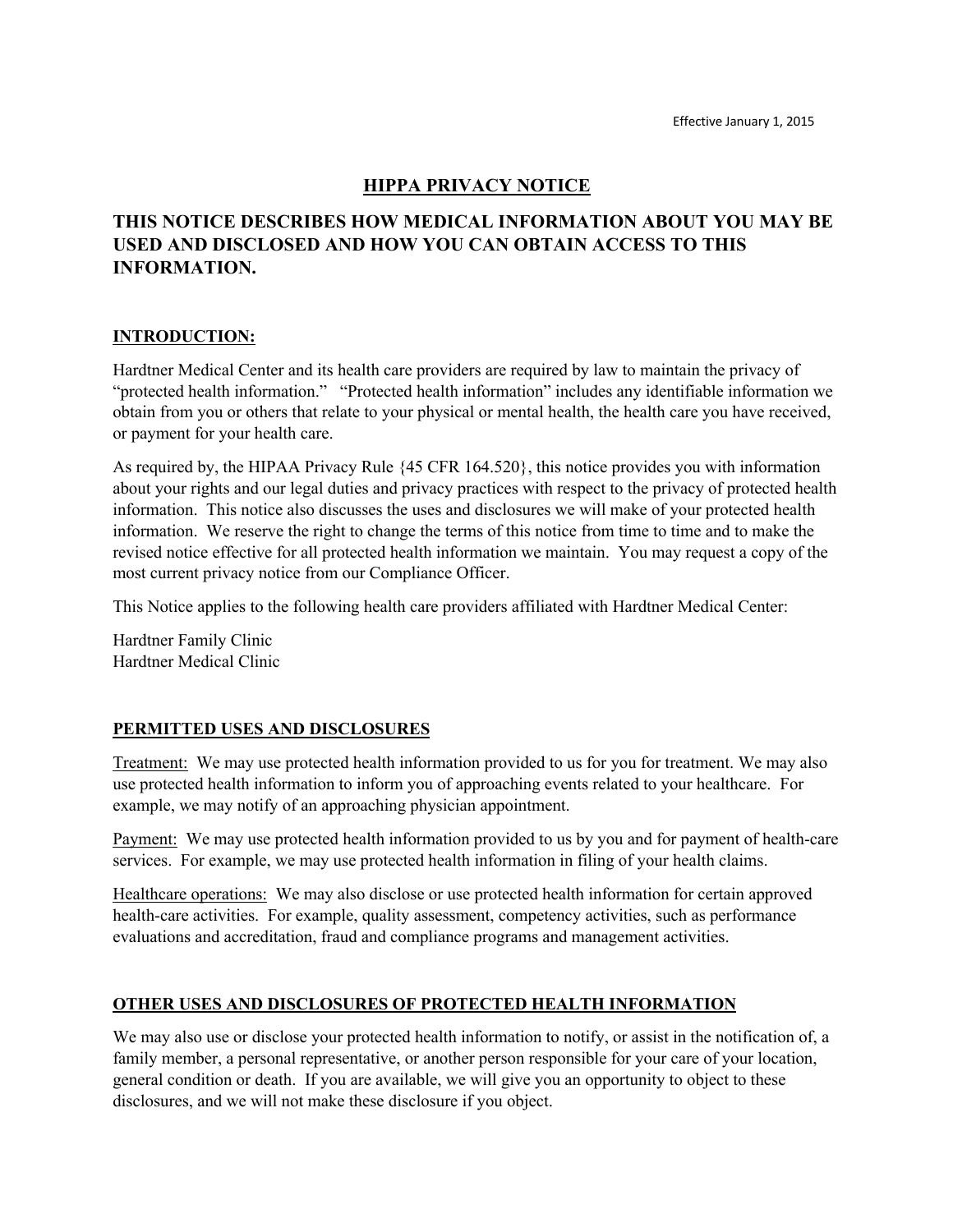When permitted by law, we may coordinate our uses and disclosures of protected health information with public or private entities authorized by law or by charter to assist in disaster relief efforts.

### **SPECIAL SITUATIONS:**

Except for the special situations set forth below and the general uses and disclosures described above, we will not use or disclose your protected health information for any other purpose unless you provide a written authorization to our facility.

**Required By Law:** We may use or disclose PHI to the extent that the use of disclosure is required by law. The use or disclosure will be made in compliance with the law and will be limited to the relevant requirements of the law. Patients may be notified, as required by law, of any such uses or disclosure. There are some types of PHI, such as HIV test results or mental health information, which are protected by stricter laws. However, even such PHI may be used or disclosed without a patient's written authorization if required or permitted by law.

**Public Health:** We may disclose PHI for public health activities and purposes to a public health authority that is permitted by law to collect or receive the information. The disclosure will be made for the purpose of controlling disease, injury or a disability. We also may disclose PHI, if directed by the public health authority, to a foreign government agency that is collaborating with the public health authority.

**Health Oversight:** We may disclose PHI to a health oversight agency for activities authorized by law, such as audits, investigations and inspections. Oversight agencies seeking this information include government agencies that oversee the healthcare system, government benefit programs and other government regulatory programs and civil right laws.

**Serious Threat to Health or Safety:** We may disclose PHI to the extent necessary to avoid a serious and imminent threat to a patient's health or safety or safety of others.

**Abuse or Neglect:** We may disclose PHI to a public health authority that is authorized by law to receive reports of child abuse or neglect. In addition, we may disclose PHI if we believe that the patient may have been a victim of abuse, neglect or domestic violence to the government entity or agency authorized to receive such information. In this case, the disclosure will be made consistent with the requirements of applicable federal and state laws.

**Food and Drug Administration:** We may disclose PHI to a person or company required by the Food and Drug Administration to report adverse events, product defects or problems, biologic product deviations, tract products; to enable product recalls; to make repairs or replacements, or conduct post marketing surveillance, as required

**Worker's Compensation**: We may disclose your protected health information to the extent authorized by and to the extent necessary to comply with laws relating to workers' compensation or other similar programs establish by law.